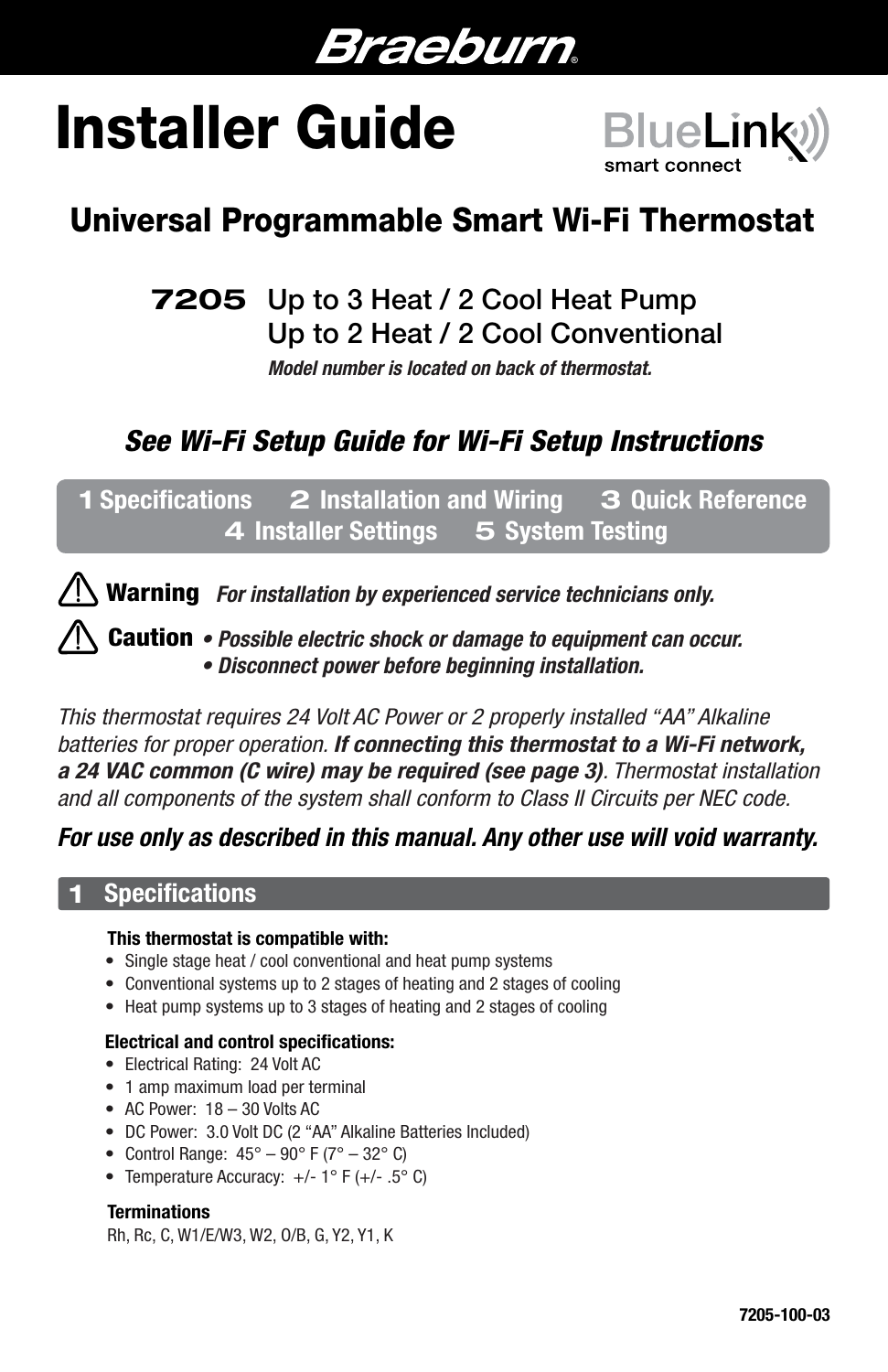# Warning *Disconnect power before beginning installation.*

#### Thermostat Location

Í

Install the thermostat approximately 5 feet (1.5m) above the floor in an area that has a good amount of air circulation and maintains an average room temperature.

Avoid installation in locations where the thermostat can be affected by drafts, dead air spots, hot or cold air ducts, sunlight, appliances, concealed pipes, chimneys and outside walls.



#### Install your new Braeburn thermostat in 4 basic steps:

- 1 Install the Sub-Base
- 2 Provide Power
- 3 Connect Your Wires
- 4 Attach Thermostat to Sub-Base

#### Install the Sub-Base: 1

- Remove the sub-base from the body of the thermostat.
- Mount the sub-base as shown below

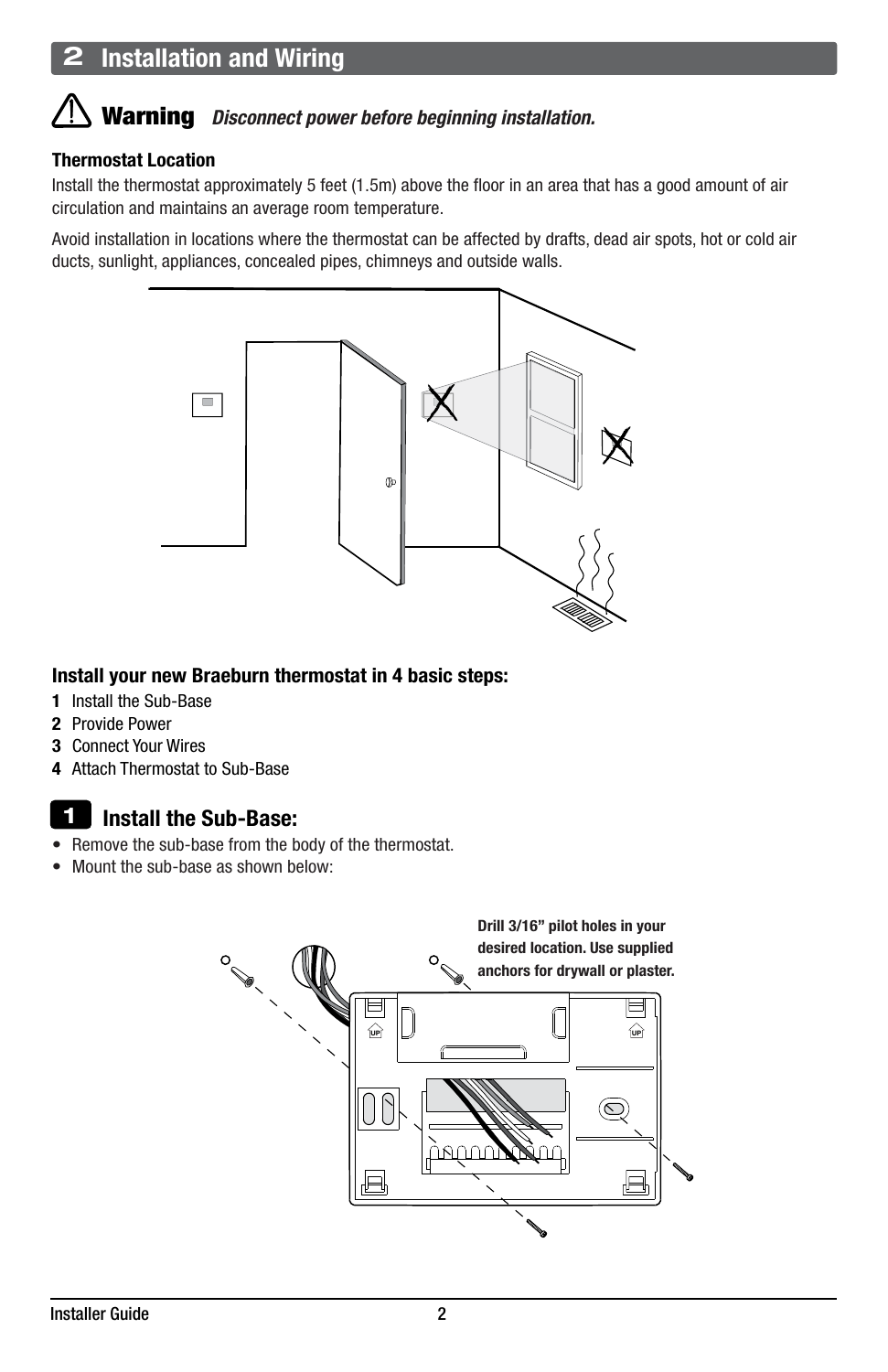

24VAC Power Terminal (C)

Batteries Installed as Shown

- For 24 Volt AC power, you must connect the common side of the transformer to the C terminal on the thermostat sub-base. In dual transformer installations, the transformer common must come from the cooling transformer.
- For battery power, insert the 2 supplied "AA" type alkaline batteries into the battery compartment located in the rear housing of the thermostat. Make sure to position the Positive (+) and Negative (-) sides of the batteries correctly with the +/- symbols in the battery compartment.
- If connecting this thermostat to a Wi-Fi network, a 24 VAC common (C wire) is required for the following system types:
	- Heat Only
	- Cool Only
	- Single Stage Heat Pump
	- Multistage Heat Pump

*NOTE:* If a common "C" wire is not being used, the 2 "AA" batteries must be installed.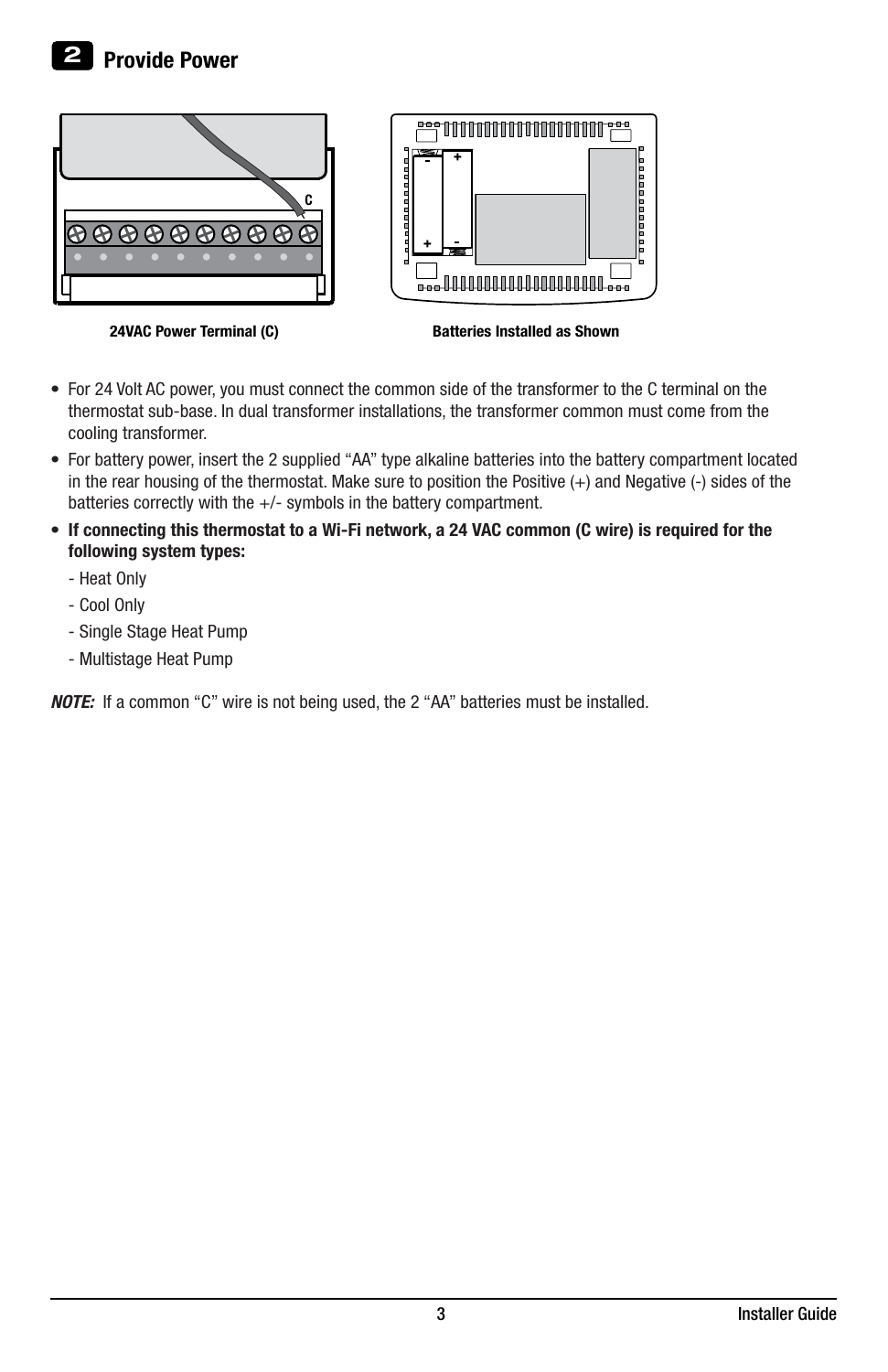## Wiring Terminations

| <b>Terminal</b> | <b>Function</b> | <b>Description</b>                                                                        |  |
|-----------------|-----------------|-------------------------------------------------------------------------------------------|--|
| Rc              | Input           | 24 Volt AC Cooling Transformer<br>(Dual Transformer Systems Only)                         |  |
| Rh              | Input           | Power Connection (24 Volt AC<br><b>Heating Transformer)</b>                               |  |
| G               | Output          | Fan Control                                                                               |  |
| W1/E/W3         | Output          | (W1) 1st Stage Conventional Heat,<br>(E) Emergency Heat,<br>(W3) 3rd Stage Auxiliary Heat |  |
| W <sub>2</sub>  | Output          | 2nd Stage Conventional Heat                                                               |  |
| 0/B             | Output          | (0) Cool Active Reversing Valve<br>(B) Heat Active Reversing Valve                        |  |
| Υ1              | Output          | 1st Stage Compressor                                                                      |  |
| Y <sub>2</sub>  | Output          | 2nd Stage Compressor                                                                      |  |
| C               | Input           | 24 Volt AC Transformer Common                                                             |  |
| Κ               |                 | Optional Share-a-Wire <sup>®</sup><br>module connection (Model 7340)                      |  |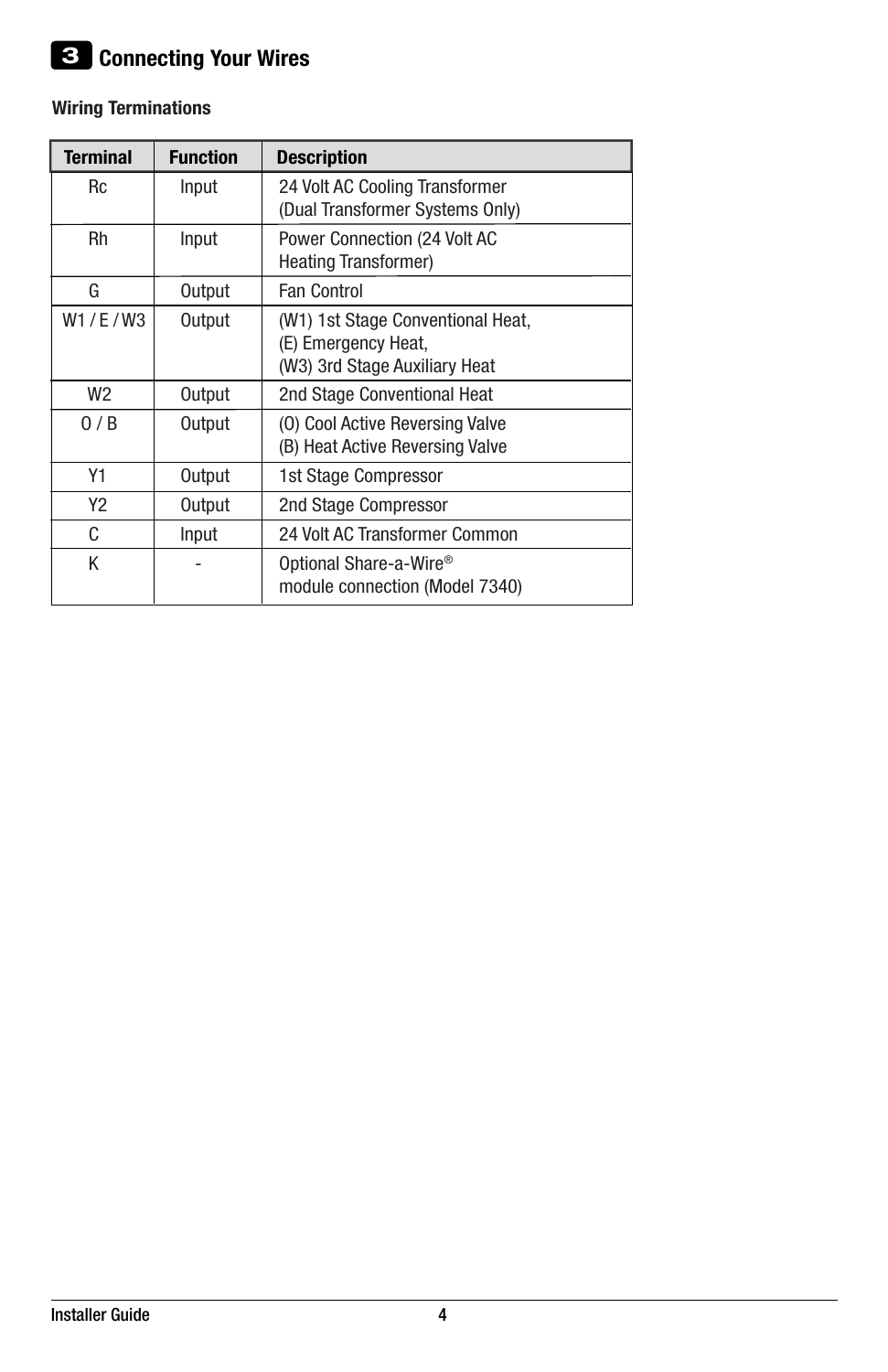## *Typical Wiring Configurations*

*NOTE: The "System Type" option will be configured in the Installer Settings section.*

#### Heat Only\*

*Set System Type to CONV 11*

| Rh | <b>Power Connection</b>                |  |  |
|----|----------------------------------------|--|--|
|    | W1   Heat Relay                        |  |  |
| G  | Fan Relay <b>[note 4]</b>              |  |  |
| c  | 24 Volt AC Transformer Common [note 1] |  |  |

#### 1 HEAT / 1 COOL Single or Dual Transformer *Set System Type to CONV 11*

| Rh             | 24 Volt AC Power (heating transformer) [note 2] |  |  |
|----------------|-------------------------------------------------|--|--|
| <b>Rc</b>      | 24 Volt AC Power (cooling transformer) [note 2] |  |  |
| W <sub>1</sub> | <b>Heat Relay</b>                               |  |  |
| <b>Y1</b>      | <b>Compressor Relay</b>                         |  |  |
| G              | Fan Relay                                       |  |  |
| C              | 24 Volt AC Transformer Common [note 1, 3]       |  |  |

\* 24 VAC Common (C wire) is required if using Wi-Fi on a Heat Only System Type.

#### 2 HEAT / 2 COOL Single or Dual transformer *Set System Type to CONV 22*

| <b>Rh</b>      | 24 Volt AC Power (heating transformer) [note 2] |  |  |
|----------------|-------------------------------------------------|--|--|
| <b>Rc</b>      | 24 Volt AC Power (cooling transformer) [note 2] |  |  |
| W <sub>1</sub> | <b>Heat Relay Stage 1</b>                       |  |  |
| W2             | <b>Heat Relay Stage 2</b>                       |  |  |
| <b>Y1</b>      | <b>Compressor Relay Stage 1</b>                 |  |  |
| <b>Y2</b>      | Compressor Relay Stage 2 [note 4]               |  |  |
| G              | Fan Relay                                       |  |  |
| C              | 24 Volt AC Transformer Common [note 1, 3]       |  |  |

## NOTES - Conventional Systems

- [1] Optional 24 Volt AC common connection
- [2] Only remove factory installed jumper for dual transformer systems.
- [3] In dual transformer systems, transformer common must come from cooling transformer.
- [4] If needed for system.

*Provide disconnect and overload protection as required.*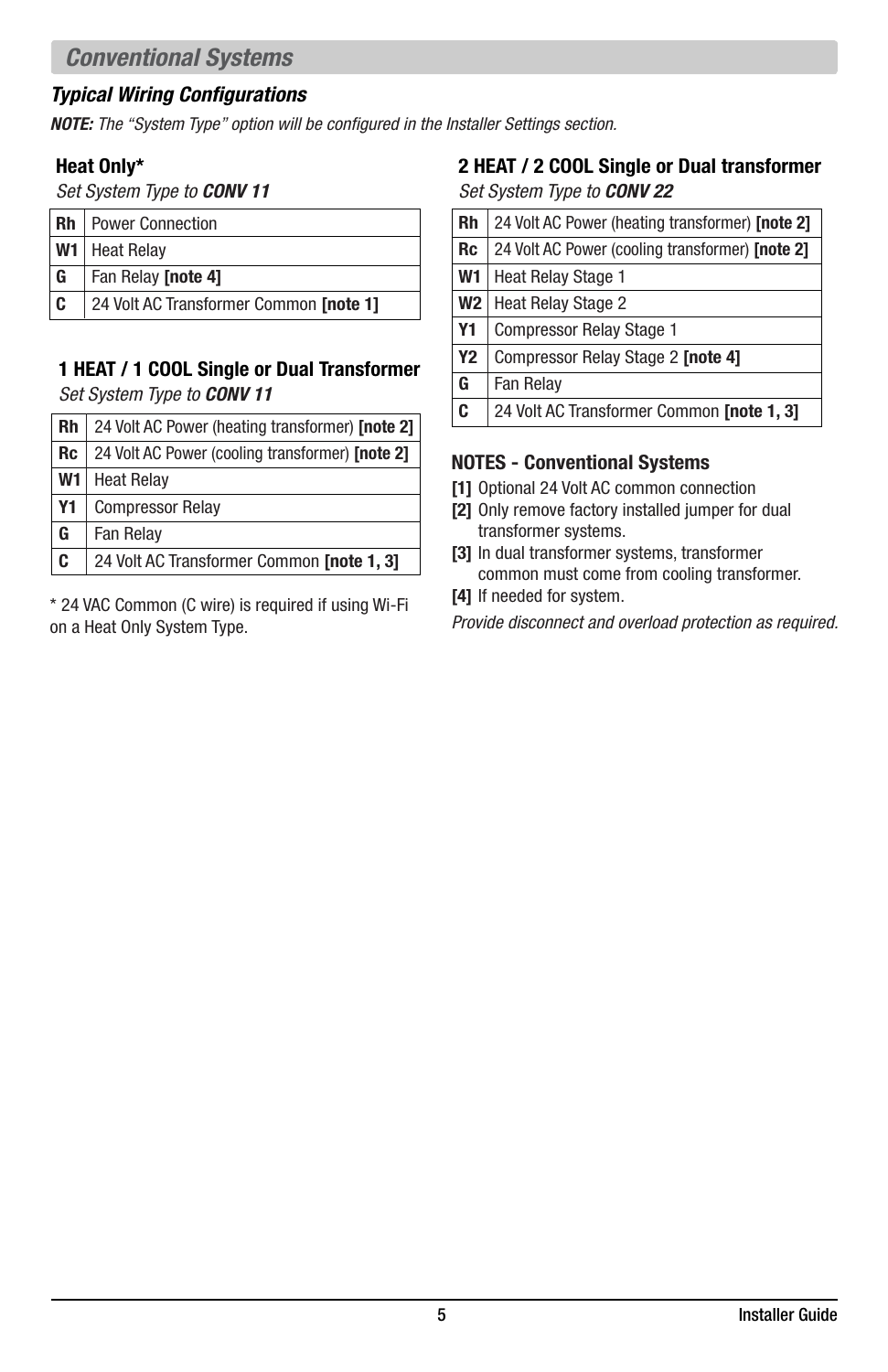## *Typical Wiring Configurations*

*NOTE: The "System Type" option will be configured in the Installer Settings section.*

#### 1 HEAT / 1 COOL - No Auxiliary Heat

*Set System Type to HP 11*

| Rh        | 24 Volt AC Power                          |  |  |
|-----------|-------------------------------------------|--|--|
| <b>Rc</b> | Connected to Rh with supplied Jumper Wire |  |  |
|           | <b>0/B</b> Changeover Valve [note 2]      |  |  |
| <b>Y1</b> | <b>Compressor Relay</b>                   |  |  |
| G         | <b>Fan Relay</b>                          |  |  |
| C         | 24 Volt AC Transformer Common [note 1]    |  |  |

## 2 HEAT / 2 COOL - No Auxiliary Heat

*Set System Type to HP 32*

| <b>Rh</b> | 24 Volt AC Power                               |  |  |
|-----------|------------------------------------------------|--|--|
| <b>Rc</b> | Connected to Rh with supplied Jumper Wire      |  |  |
| 0/B       | Changeover Valve [note 2]                      |  |  |
| Υ1        | Compressor 1 Relay (1st stage heating/cooling) |  |  |
| <b>Y2</b> | Compressor 2 Relay (2nd stage heating/cooling) |  |  |
| G         | Fan Relay                                      |  |  |
| C         | 24 Volt AC Transformer Common [note 1]         |  |  |

# 2 HEAT / 1 COOL - Including Auxiliary Heat

*Set System Type to HP 22*

| Rh        | 24 Volt AC Power                                  |  |  |
|-----------|---------------------------------------------------|--|--|
| Rc        | Connected to Rh with supplied Jumper Wire         |  |  |
| 0/B       | Changeover Valve [note 2]                         |  |  |
| Y1        | Compressor Relay (1st stage heating/cooling)      |  |  |
| <b>W2</b> | Auxiliary Heat Relay (2nd stage heating) [note 3] |  |  |
| E         | <b>Emergency Heat Relay [note 3]</b>              |  |  |
| G         | Fan Relay                                         |  |  |
| C         | 24 Volt AC Transformer Common [note 1]            |  |  |

#### 3 HEAT / 2 COOL – Including Auxiliary Heat *Set System Type to HP 32*

| Rh             | 24 Volt AC Power                                  |  |  |
|----------------|---------------------------------------------------|--|--|
| <b>Rc</b>      | Connected to Rh with supplied Jumper Wire         |  |  |
| 0/B            | Changeover Valve [note 2]                         |  |  |
| Υ1             | Compressor 1 Relay (1st stage heating/cooling)    |  |  |
| Y <sub>2</sub> | Compressor 2 Relay (2nd stage heating/cooling)    |  |  |
| W <sub>3</sub> | Auxiliary Heat Relay (3rd stage heating) [note 4] |  |  |
| G              | Fan Relay                                         |  |  |
| C              | 24 Volt AC Transformer Common [note 1]            |  |  |

#### NOTES - Heat Pump Systems

- [1] Optional 24 Volt AC common connection (required for Wi-Fi).
- [2] O (cool active) or B (heat active) is selected in the Installer Settings menu.
- [3] Install a field supplied jumper between the W<sub>2</sub> and W<sub>1</sub>/E/W<sub>3</sub> terminals if there is no separate emergency heat relay installed.
- [4] If a separate emergency heat relay is installed, the W1/E/W3 terminal should have both the auxiliary heat relay and emergency heat relay connected.

*Provide disconnect and overload protection as required.*

## *Additional Wiring Options - All System Types*

## K Share-a-Wire® Module **NOTE - Additional Wiring Options**

Can be used to share a wire on existing installations where a common connection (C wire) is required.

See 7340 Share-a-Wire module for additional wiring requirements.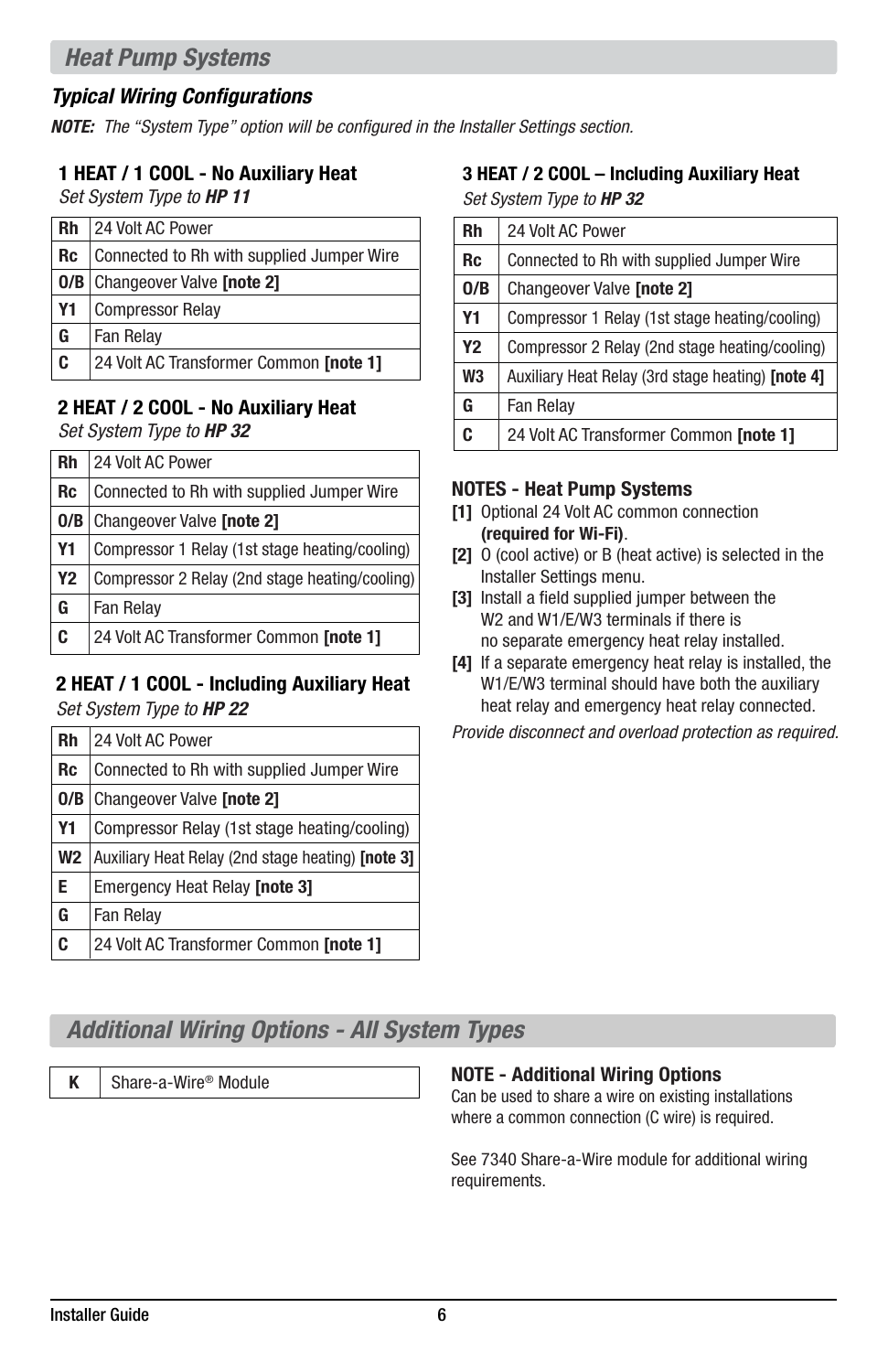

- 1) Line up the thermostat body with the sub-base.
- 2) Carefully push the thermostat body against the sub-base until it snaps in place.

|                  | <b>INSTRUCTIONS</b><br>Braeburn                                                                                                       |     |
|------------------|---------------------------------------------------------------------------------------------------------------------------------------|-----|
| $\circ$<br>RESET | <b>ROOM</b><br><b>FAN AUTO</b><br><b>HEAT ON</b><br>$\overline{\mathbb{L}^{\mathbb{Z}}\text{D}\mathbb{L}^{\mathbb{N}}}$<br><b>SET</b> |     |
| <b>SYSTEM</b>    | <b>PROG</b><br>RETURN DAY/TIME<br><b>HOLD</b>                                                                                         | FAN |

3) Insert Quick Reference Card into slot on top of thermostat.

## *NOTE: This thermostat ships configured as a 1H/1C conventional thermostat. Confirm installer settings. See page 10.*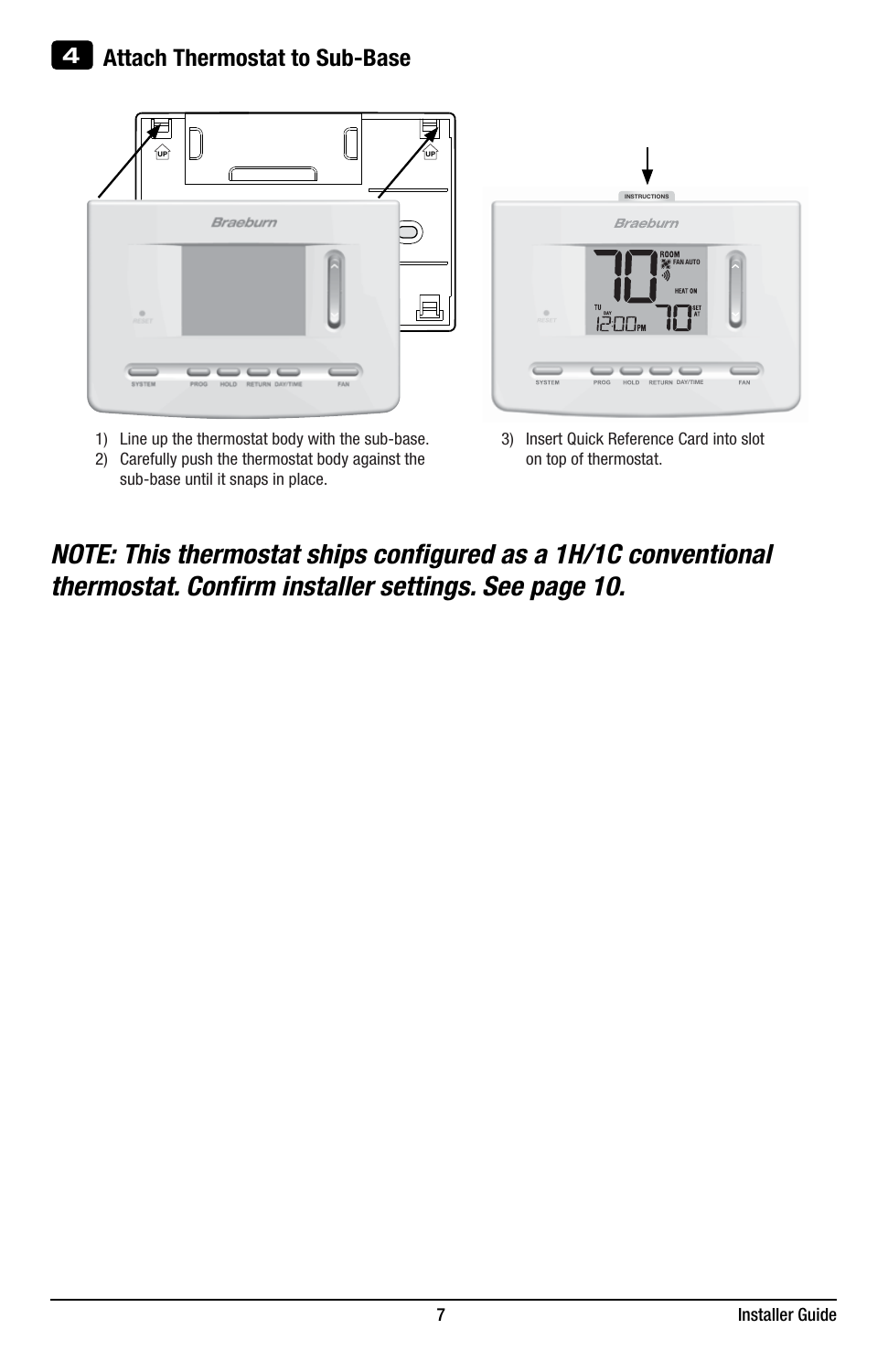

# Thermostat Display

|  | (flashes when connection has been lost)                                               |
|--|---------------------------------------------------------------------------------------|
|  | <b>5</b> System Status Indicator  Displays information about the status of the system |
|  |                                                                                       |
|  |                                                                                       |
|  |                                                                                       |
|  | <b>Program Event Indicator</b> Displays the current program event                     |
|  |                                                                                       |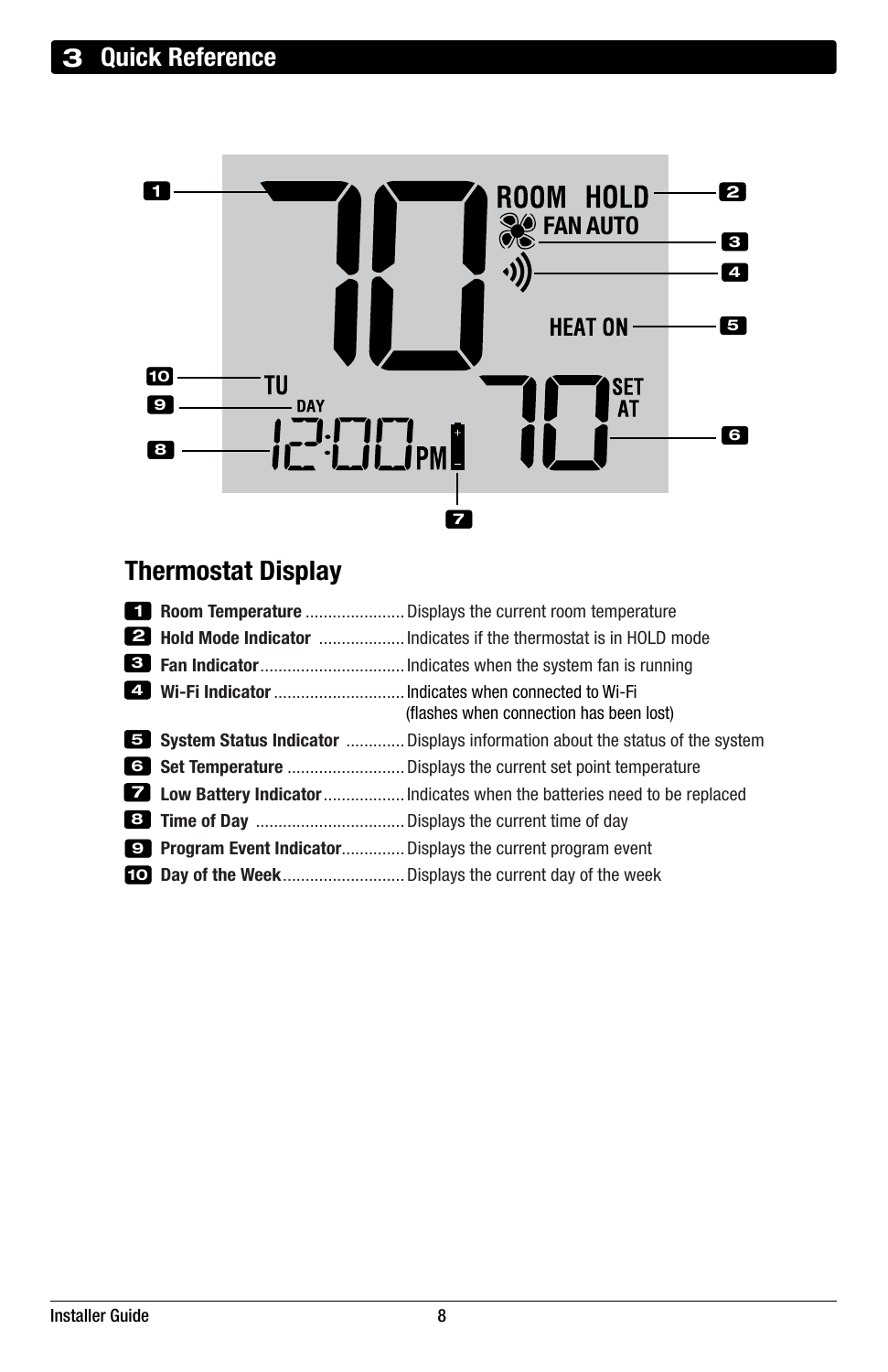

# **Thermostat**

|  | <b>EFI</b> Quick Reference Instructions Stored in slot located at top of thermostat |  |  |  |
|--|-------------------------------------------------------------------------------------|--|--|--|
|  |                                                                                     |  |  |  |
|  |                                                                                     |  |  |  |
|  | <b>12. DAY/TIME Button</b> Sets the current time and day of the week                |  |  |  |
|  | <b>ES</b> RETURN Button  Returns to normal mode from program or a program override  |  |  |  |
|  |                                                                                     |  |  |  |
|  |                                                                                     |  |  |  |
|  | <b>EED SYSTEM Button </b> Selects the system you want to control                    |  |  |  |
|  |                                                                                     |  |  |  |
|  |                                                                                     |  |  |  |
|  |                                                                                     |  |  |  |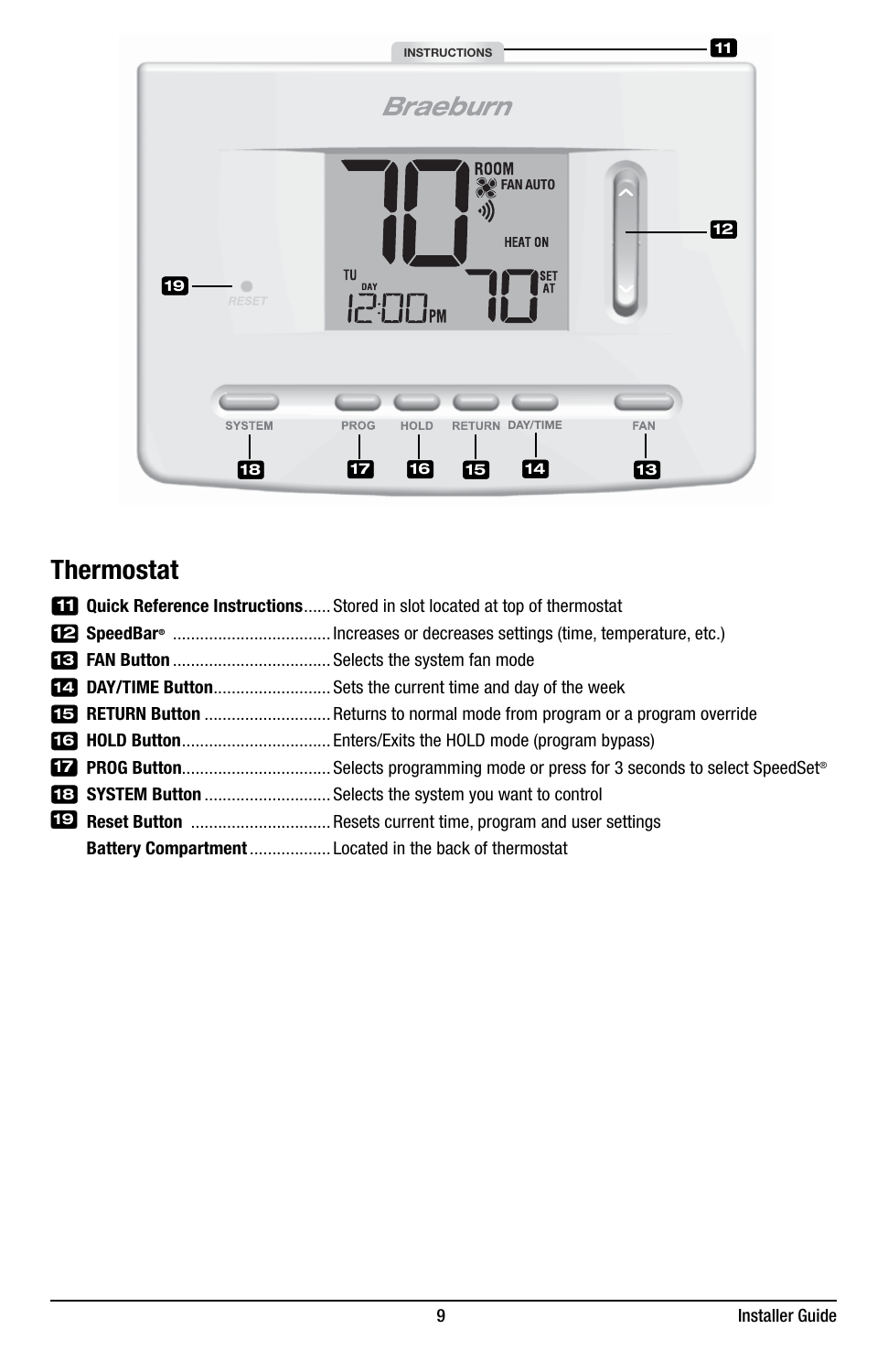# **Installer Settings**

The Installer Settings must be properly configured in order for this thermostat to operate correctly. The Installer Settings are menu driven. The portion of these settings that do not apply to your setup will be skipped. These settings are indicated below with comments. More detail on each setting follows this table.

#### To Change Installer Settings

- 1. Press and hold down the RETURN and  $V$ buttons for 3 seconds.
- 2. Release both buttons and the first installer setting will be displayed.\*
- 3. Change settings as required using the  $\Lambda$ or V portion of the SpeedBar®.
- 4. Press RETURN to move to the next setting. After the last setting the thermostat will return to the main screen.
- \* If 0000 is displayed, you must enter your 4-digit installer lock code to proceed (see Installer Settings 19 and 20).



#### Press and hold down the RETURN and  $\vee$  buttons at the same time (3 seconds) Press RETURN to move forward. Press PROG to move backward.

| No.            | <b>Installer Setting</b><br>(Notes follow this table) | <b>Factory</b><br><b>Default</b> | <b>Setting</b><br><b>Options</b>               | <b>Comments</b><br>(More information follows this table)                                                                                                                                    |
|----------------|-------------------------------------------------------|----------------------------------|------------------------------------------------|---------------------------------------------------------------------------------------------------------------------------------------------------------------------------------------------|
| 1              | Programming Mode                                      | PROG 7                           | PROG 7<br><b>PROG 52</b><br><b>PROG NO</b>     | Select for 7 day programming mode<br>Select for 5-2 day programming mode<br>Select for non-programmable mode                                                                                |
| 2              | <b>Clock Format</b>                                   | HR 12                            | HR 12<br>HR 24                                 | Select for 12 hour clock<br>Select for 24 hour clock                                                                                                                                        |
| 3              | <b>Temperature Scale</b>                              | DEG F                            | DEG F<br>866 C                                 | Select for Fahrenheit display<br>Select for Celsius display                                                                                                                                 |
| 4              | <b>System Type</b>                                    | CONV 11                          | CONV 11<br>CONV 22<br>HP 11<br>HP 22<br>HP 32. | Select for 1H/1C Conventional system<br>Select for 2H/2C Conventional system<br>Select for 1H/1C Heat Pump system<br>Select for 2H/2C Heat Pump system<br>Select for 3H/2C Heat Pump system |
| 5              | 1st Stage Differential                                | DIF1 0.5                         | DIF10.5, 1.0<br>or $2.0$                       | Select a 1st stage temperature differential of .5°,<br>1° or $2^{\circ}$ F (.25°, .5° or $2^{\circ}$ C)                                                                                     |
| 6              | 2nd Stage Differential<br>[note 1]                    | DIE2 2.0                         | DIF2 1.0, 2.0,<br>3.0, 4.0, 5.0<br>or $6.0$    | Select a 2nd stage temperature differential of 1°,<br>2°, 3°, 4°, 5° or 6° F (.5°, 1°, 1.5°, 2°, 2.5° or 3° C)                                                                              |
| $\overline{7}$ | 3rd Stage Differential<br>[note 1]                    | DIF3 2.0                         | DIF3 1.0, 2.0,<br>3.0. 4.0. 5.0<br>or $6.0$    | Select a 3rd stage temperature differential of 1°, 2°,<br>3°, 4°, 5° or 6° F (.5°, 1°, 1.5°, 2°, 2.5° or 3°C)                                                                               |
| 8              | Auto Changeover                                       | <b>RUTO oF</b>                   | RUTO oF<br>AUTO on                             | Disables Auto Changeover mode<br>Enables Auto Changeover mode                                                                                                                               |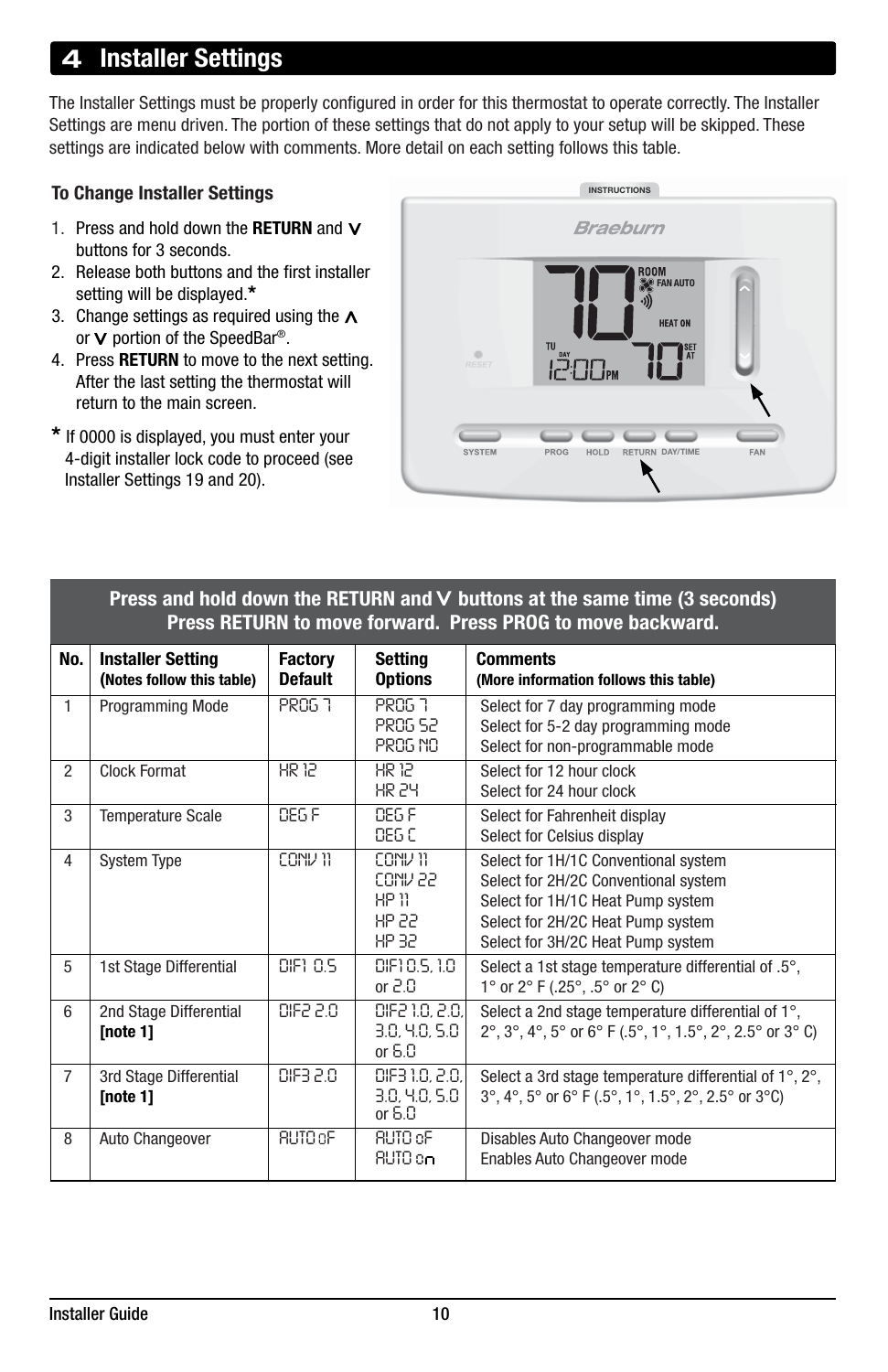|    | <b>No. Installer Setting</b><br>(Notes follow this table) | <b>Factory</b><br><b>Default</b> | <b>Setting</b><br><b>Options</b>  | <b>Comments</b><br>(More information follows this table)                                                                                                                                           |
|----|-----------------------------------------------------------|----------------------------------|-----------------------------------|----------------------------------------------------------------------------------------------------------------------------------------------------------------------------------------------------|
| 9  | Auto Changeover<br>Dead Band [note 6]                     | <b>BRND 3</b>                    | 88ND 2.3.<br>4 or 5               | Select a Dead Band of 2°, 3°, 4° or 5° F<br>(1°, 2° or 3° C) for Auto Changeover mode.                                                                                                             |
| 10 | 1st Stage Fan Control<br>[note 2]                         | FRNI HG                          | FRNI HG<br>FRINTHE                | Select for 1st stage Gas heating<br>Select for 1st stage Electric heating                                                                                                                          |
| 11 | <b>Emergency Heat</b><br>Fan Control [note 3]             | EMER HE                          | EMER HE<br>EMER HG                | Select for Electric Emergency Heat<br>Select for Gas Emergency Heat                                                                                                                                |
| 12 | <b>Residual Cooling</b><br><b>Fan Delay</b>               | <b>FRN 60</b>                    | FRN 90.60.<br>30 or 0             | Select a Residual Cooling Fan Delay of 90, 60,<br>30 or 0 seconds.                                                                                                                                 |
| 13 | <b>Circulating Fan Lock</b>                               | CIRC oF                          | CIRC OF<br>CIRE on                | Disables Circulating Fan Lock mode<br>Enables Circulating Fan Lock mode                                                                                                                            |
| 14 | <b>Reversing Valve</b><br>(O/B Terminal) [note 4]         | REV 0                            | REV 0<br>REV 8                    | Select for cool active Reversing Valve (O terminal)<br>Select for heat active Reversing Valve (B terminal)                                                                                         |
| 15 | <b>Compressor Short</b><br><b>Cycle Protection</b>        | <b>CSCP S</b>                    | <b>ESCP S.</b><br>$4.3.2$ or $0.$ | Select a compressor short cycle protection delay of 5,<br>4, 3, 2 or 0 minutes                                                                                                                     |
| 16 | <b>Fossil Fuel</b><br>Backup Heat [note 3]                | <b>RUX RE</b>                    | <b>RUX RE</b><br>RUX RG           | Select for Electric Auxiliary heat (with compressor)<br>Select for Gas Auxiliary heat (without compressor)                                                                                         |
| 17 | <b>Adaptive Recovery</b><br>Mode (ARM™) [note 5]          | REC oF                           | REC oF<br>REC on                  | Disables Adaptive (early) Recovery mode<br>Enables Adaptive (early) Recovery mode                                                                                                                  |
| 18 | User Lockout<br><b>Security Level</b>                     | LOCK 2                           | <u> LOC</u> K 2<br>LOCK 1         | If locked - Complete lockout is enabled<br>If locked - Partial lockout is enabled (SpeedBar® is<br>still functional). Note: Installer Settings can still be<br>accessed with user lockout enabled. |
| 19 | <b>Installer Lock</b>                                     | INST no                          | INST no<br>INST Y                 | Select for no Installer Lock<br>Select to activate Installer Lock                                                                                                                                  |
| 20 | Installer Lock Code<br>[note $7$ ]                        | 0000 IL                          | 0-9                               | Select a 4 digit code to lock the installer<br>settings (cannot be 0000)                                                                                                                           |
| 21 | Heat Set Point Upper Limit                                | <b>HIGH 90</b>                   | <b>HIGH 90-45</b>                 | Select a Heat Set Point Upper Limit of 90°-45° F (32°-7° C)                                                                                                                                        |
| 22 | <b>Heat Set Point Lower Limit</b>                         | LOW YS                           | LOU 45-90                         | Select a Heat Set Point Lower Limit of 45°-90° F (7°-32° C)                                                                                                                                        |
| 23 | Cool Set Point Lower Limit                                | LOW YS                           | LOW 45-90                         | Select a Cool Set Point Lower Limit of 45°-90° F (7°-32° C)                                                                                                                                        |
| 24 | Cool Set Point Upper Limit                                | <b>HIGH 90</b>                   | HIGH 90-45                        | Select a Cool Set Point Upper Limit of 90°-45° F (32°-7° C)                                                                                                                                        |
| 25 | <b>Installer Clear</b>                                    | CLR 0                            | CLR 0<br>CLR 2                    | Clear Off - No changes made to settings<br>Clears all thermostat settings (factory defaults)                                                                                                       |

*NOTE: Additional options such as Service Monitors, setting the lock code, etc. are located in the User Settings – See User manual for information on setting these options.*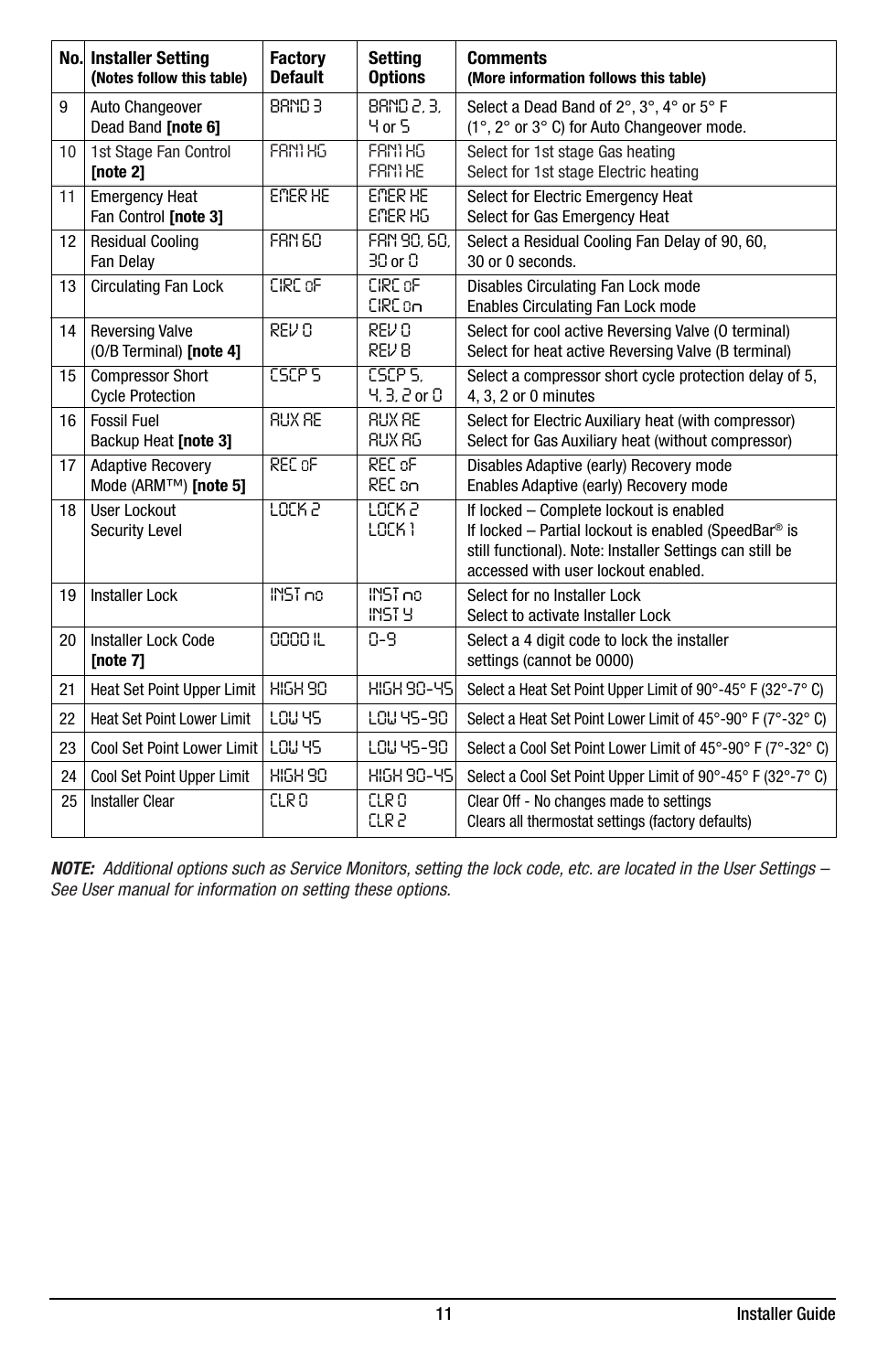## NOTES - Installer Settings

- 1 Only available if a 2 or 3 stage system type was selected in option 4.
- 2 Only available if a Conventional system was selected in option 4.
- 3 Only available if a 2 or 3 stage Heat Pump system was selected in option 4.
- 4 Only available if a Heat Pump system was selected in option 4.
- 5 Only available if a programmable profile was selected in option 1.
- 6 Only available if auto changeover was enabled in option 8.
- 7 Only available if Installer Lock was enabled in option 19.

#### Detailed Explanation of Installer Settings (also see NOTES above):

- 1 Programming Mode Selects the programming mode, either full 7 day or 5-2 day (weekday/ weekend) programming or non-programmable.
- 2 Clock Format Selects either a 12 hour or 24 hour clock.
- **3** Temperature Scale Selects a temperature scale of either  ${}^{\circ}$ F or  ${}^{\circ}$ C.
- 4 System Type Selects the system type for your installation. *NOTE: Changes made to this option will reset options 3, 5, 6, 7, 10, 11 and 12.*
- 5 1st Stage Differential Selects a 1st stage temperature differential.
- 6 2nd Stage Differential Inote 11 Selects a 2nd stage temperature differential.
- **7 3rd Stage Differential [note 1]** Selects a 3rd stage temperature differential.
- 8 Auto Changeover Selects auto changeover on or off. When auto changeover mode is enabled and selected, the system automatically switches between heating and cooling modes. There is a 5 minute delay when switching from heating to cooling or cooling to heating in auto changeover mode. *NOTE: Also see "Auto Changeover Dead Band" in option 9.*
- 9 Auto Changeover Dead Band [note 6] When auto changeover mode is enabled in option 5 and selected, the system automatically switches between heating and cooling when the room temperature meets the normal criteria for either a heating or cooling call. There is a forced separation (dead band) between the heating and cooling set points so that the systems do not work against each other. This option selects the amount of this dead band in degrees with the default being 3° F.
- 10 1st Stage Fan Control [note 2] Selects a 1st stage fan control of either gas or electric heat.
- 11 Emergency Heat Fan Control [note 3] Selects emergency heat fan control of either gas or electric heat.
- 12 Residual Cooling Fan Delay Selects a delay for the system fan after the cooling compressor has turned off. This delay will help remove the remaining cool air out of the ductwork providing additional efficiency.
- 13 Circulating Fan Lock When enabled, the only user fan options available are ON and CIRC (Circulation). The AUTO option is not available with this option enabled.
- 14 Reversing Valve Inote 41 Selects the output state of the O/B terminal. Select 0 for this terminal to be active in the cool mode or select B for this terminal to be active in the heat mode.
- 15 Short Cycle Protection Selects the number of minutes the cooling compressor will be locked out after turning off. This short cycle protection is also active in the heat mode if a heat pump system was selected in Option 4.
- 16 Auxiliary Fossil Fuel Heat Pump Control [note 3] When set to electric (AUX AE), both the compressor (1st stage) and auxiliary stage(s) will run when a call for auxiliary heat is made. When set to gas (AUX AG), the compressor stage(s) will be locked out one minute after a call for auxiliary heat.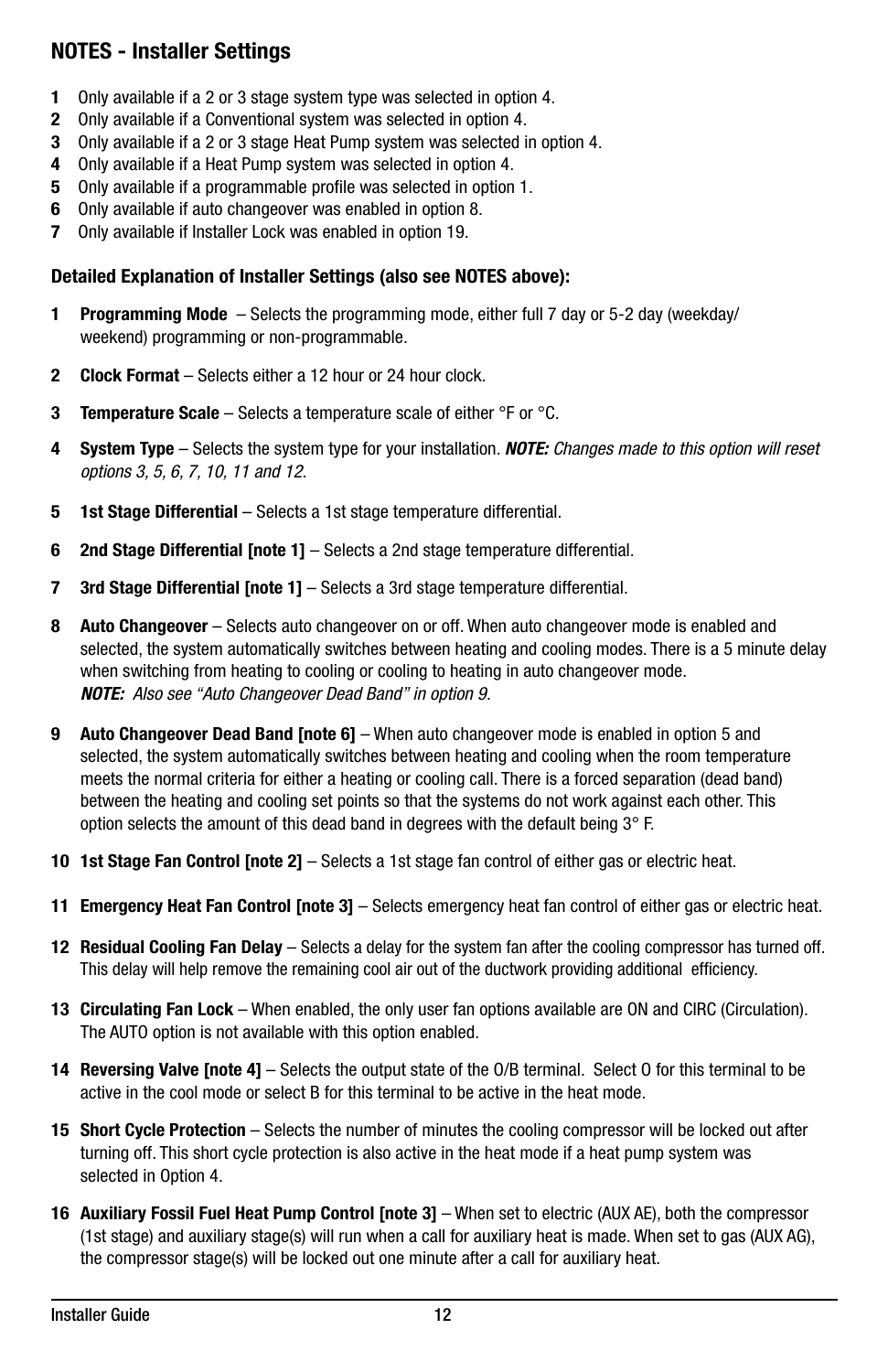- 17 Adaptive Recovery Mode (early recovery) [note 5] Enables or disables the ARM™ (adaptive recovery mode) feature. During ARM, room temperature is recovered by turning on the heating or cooling before the end of the set back period. The set point temperature is changed to that of the upcoming program temperature.
- 18 User Lockout Security Level Selects the level of keypad lockout when the thermostat is locked. Level 2 locks the entire thermostat (including the front reset button). Level 1 locks everything except the SpeedBar® allowing for up and down temperature adjustment. Installer Settings can still be accessed with user lockout enabled.

*NOTE: The user lock code is set in the User Settings mode (see User Manual).*

- 19 Installer Lock When YES (Y) is selected, a 4-digit lock code can be entered in option #20 to lock out the Installer Settings Mode. Select NO to skip installer lock.
- 20 Installer Lock Code [note 7] Select a 4-digit lock code (0-9) to lock the Installer Settings Mode. *NOTE: Lock code cannot be 0000.*
- 21 Heat Set Point Upper Limit Selects the heating set point upper adjustment limit.
- 22 Heat Set Point Lower Limit Selects the heating set point lower adjustment limit.
- 23 Cool Set Point Lower Limit Selects the cooling set point lower adjustment limit.
- 24 Cool Set Point Upper Limit Selects the cooling set point upper adjustment limit.
- 25 Installer Clear Clears settings based on your selection. CLRO makes no changes and CLR2 clears ALL thermostat settings to factory default.

WARNING: If you press RETURN after selecting CLR2 the clear will take place and the appropriate settings will be returned to factory defaults. If you do not wish to make any changes, use the SpeedBar® to select CLRO.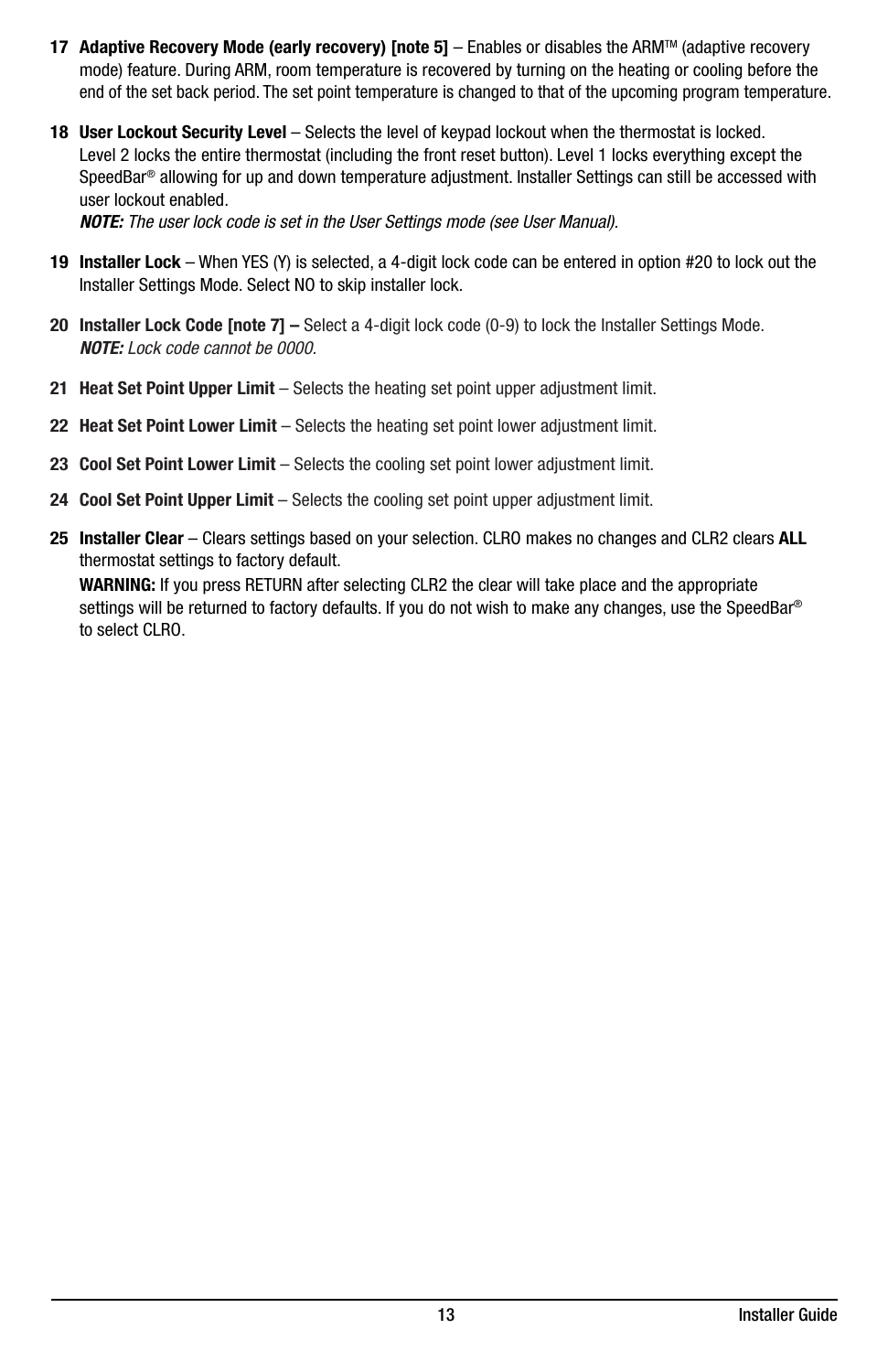# vstem Testina

# Warning *Read Before Testing*

- Do not short (or jumper) across terminals on the gas valve or at the heating or cooling system control board to test the thermostat installation. This could damage the thermostat and void the warranty.
- Do not select the COOL mode of operation if the outside temperature is below 50º F (10º C). This could possibly damage the controlled cooling system and may cause personal injury.
- This thermostat includes an automatic compressor protection feature to avoid potential damage to the compressor from short cycling. When testing the system, make sure to take this delay into account.

*NOTE: The compressor delay can be bypassed by pressing the reset button on the front of the thermostat. All user settings will be returned to factory default, however all Installer settings will remain as originally programmed in section 4.*

- 1 Press the SYSTEM button until the thermostat is in HEAT mode.
- 2 Using the SpeedBar® raise the set temperature a minimum of 3 degrees above the current room temperature. The system should start within a few seconds. With a gas heating system, the fan may not start right away.
- **3** Press SYSTEM until the thermostat is in the OFF mode. Allow the heating system to fully shut down.
- 4 Press SYSTEM until the thermostat is in the COOL mode.
- 5 Using the SpeedBar lower the set temperature a minimum of 3 degrees below the current room temperature. The system should start within a few seconds (unless compressor short cycle protection is active – See note above).
- 6 Press SYSTEM until the thermostat is in the OFF mode. Allow the cooling system to fully shut down.
- 7 Press FAN until the thermostat is in FAN ON mode. The system fan should start within a few seconds.
- 8 Press FAN until the thermostat is in FAN AUTO mode. Allow the system fan to turn off.

This equipment has been tested and found to comply with the limits for a Class B digital device, pursuant to Part 15 of the FCC Rules. These limits are designed to provide reasonable protection against harmful interference in a residential installation. This equipment generates uses and can radiate radio frequency energy and, if not installed and used in accordance with the instructions, may cause harmful interference to radio communications. However, there is no guarantee that interference will not occur in a particular installation. If this equipment does cause harmful interference to radio or television reception, which can be determined by turning the equipment off and on, the user is encouraged to try to correct the interference by one or more of the following measures:

- Reorient or relocate the receiving antenna.
- Increase the separation between the equipment and receiver.
- Connect the equipment into an outlet on a circuit different from that to which the receiver is connected.
- Consult the dealer or an experienced radio/TV technician for help.

Changes or modifications not expressly approved by the party responsible for compliance could void the user's authority to operate the equipment. This device complies with part 15 of the FCC Rules. Operation is subject to the following two conditions: (1) This device may not cause harmful interference, and (2) this device must accept any interference received, including interference that may cause undesired operation.

This device complies with Industry Canada's licence-exempt RSSs. Operation is subject to the following two conditions:

(1) This device may not cause interference; and

(2) This device must accept any interference, including interference that may cause undesired operation of the device.

Cet appareil est conforme aux CNR exempts de licence d'Industrie Canada. Son fonctionnement est soumis aux deux conditions suivantes :

(1) Ce dispositif ne peut causer des interf é rences ; et

(2) Ce dispositif doit accepter toute interf é rence , y compris les interf é rences qui peuvent causer un mauvais fonctionnement de l'appareil.

Please Note: This thermostat may have been updated over the internet since this manual was printed. Always refer to the support web site for the latest information.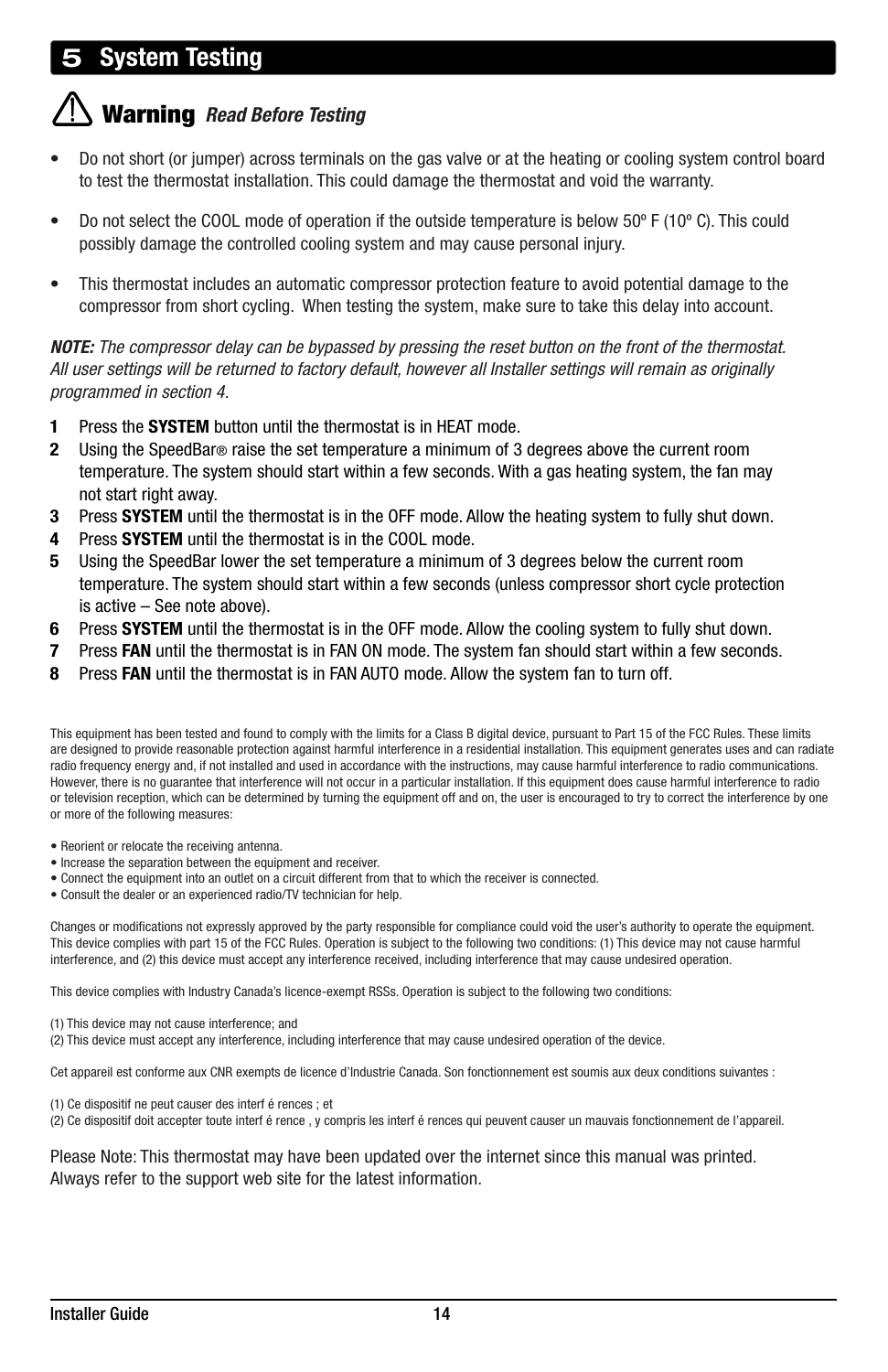# Limited Warranty

When installed by a professional contractor, this product is backed by a 5 year limited warranty. Limitations apply. For limitations, terms and conditions, you may obtain a full copy of this warranty:



- · Visit us online: www.braeburnonline.com/warranty
- · Phone us: 866.268.5599
- · Write us: Braeburn Systems LLC 2215 Cornell Avenue Montgomery, IL 60538